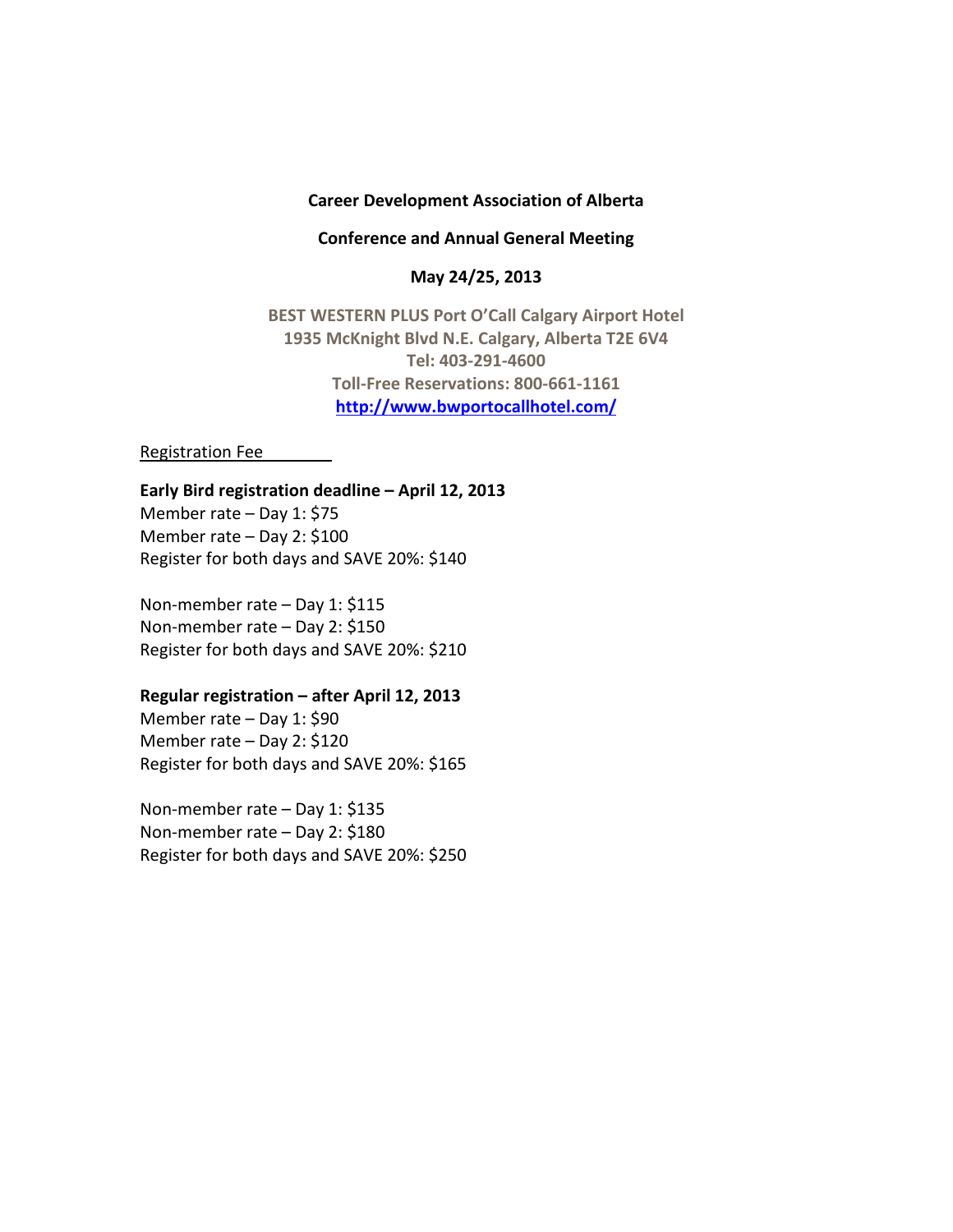## May 24 Agenda

Registration; 7:30am – 8:15am

Welcome and opening remarks; 8:15am – 8:30am

Morning Keynote Session; 8:30am – 11:30am

The Perfect Storm: Will Your Clients Be Ready? – Phil Jarvis

Lunch (provided) / Annual General Meeting and Awards; 11:30am – 2:00pm

Afternoon Concurrent Sessions (2); 2:00pm – 5:00pm

Session 1: Career Cruising's ccEngage, Whole-Community Approach – Phil Jarvis

Session 2: What's Your Career GPS? – Charmaine Hammond

Closing remarks; 5:00pm – 5:30pm

Evening activity; TBD – Calgary Chapter

#### May 25 Agenda

Morning Concurrent Sessions (2); 8:30am – 11:30am

Session 1: Retire TO the Life You Design: The Next Quest – Nell Smith and Marilyn Berezowsky

Session 2: Effective Job Finding Clubs – Gail Vandebeek

Lunch (provided); 11:30am – 1:00pm

Afternoon Concurrent Sessions (2); 1:00pm – 4:00pm

Session 1: The COURAGE ™ to Change – Pam Robertson

Session 2: HR / Employer Panel – TBD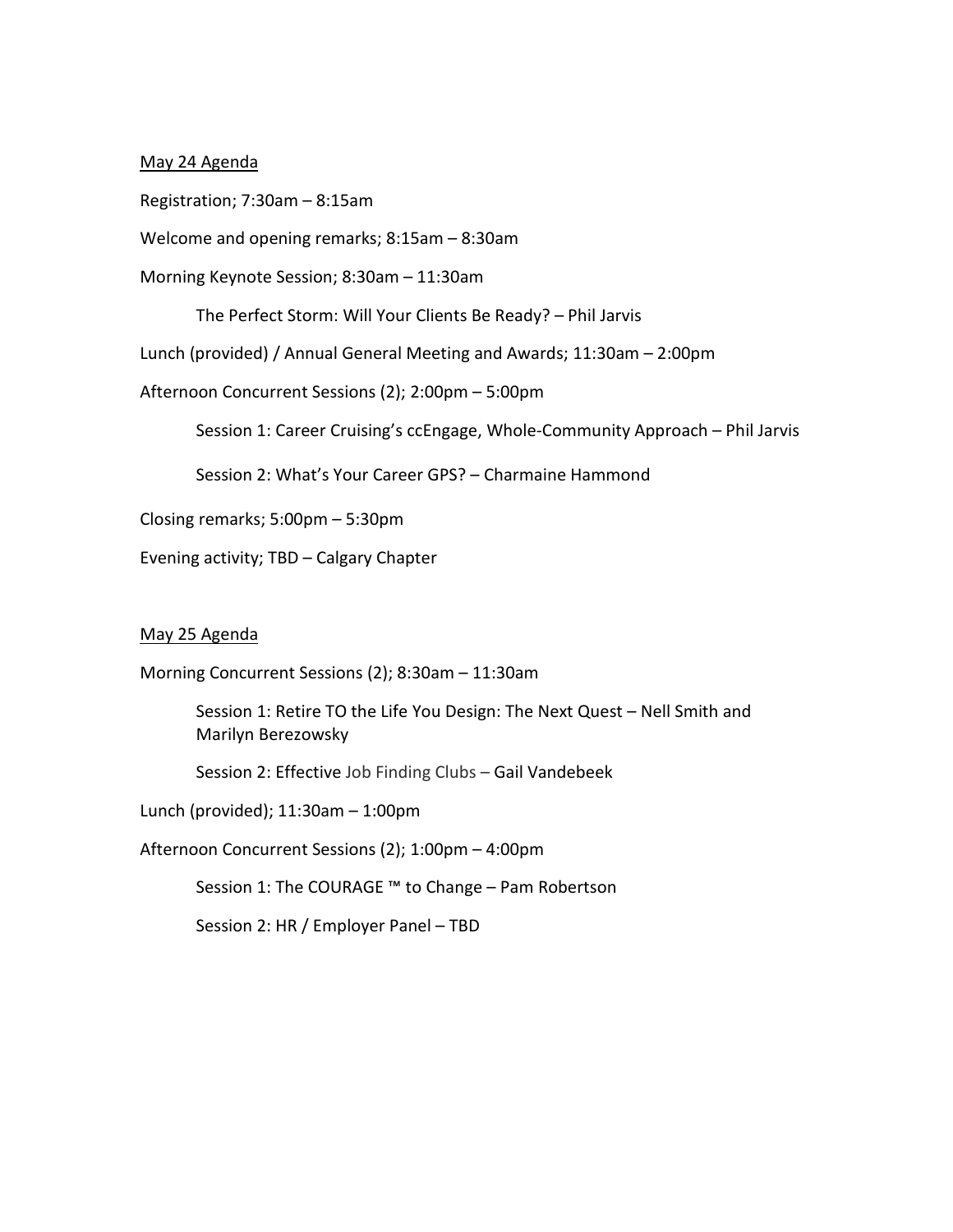### **May 24**

## **Morning Keynote**

The Perfect Storm: Will Your Clients Be Ready? – Phil Jarvis

With over 550 licensed users in Alberta and over 20,000 in North America, Career Cruising is a trusted brand in the career sector. CDAA and many fine organizations, programs and resources are making vital contributions to the career and life success of Canadians. Yet, even with the best efforts of committed career professionals, and some of the finest career resources in the world, the majority of Canadian youth exit the educational pipeline with unclear career goals and vague employment prospects, and too many adults are unemployed or underemployed. Still, companies in all sectors say they can't find the talent they need. The opportunities and dangers for career-seekers, and the stakes for businesses and communities, have escalated dramatically. The societal and human consequences of inadequate career development now threaten the prosperity of communities across the country. This session will explore how we can, indeed *must*, exit our silos and, together, engage government, business and community leaders in a harmonized national crusade to help citizens of all ages develop informed career dreams and secure good 21st century career pathways.

Phil recently helped engineer a merger between Career Cruising and the National LifeWork Center. He authored the Choices computerized career system, co-authored the Blueprint for Life/Work Designs, and co-created The Real Game Series. He has lead the developed of career programs now used by millions of students and adults annually across Canada and worldwide. He has worked with school boards, departments of education and labour, and workforce development agencies in 16 countries.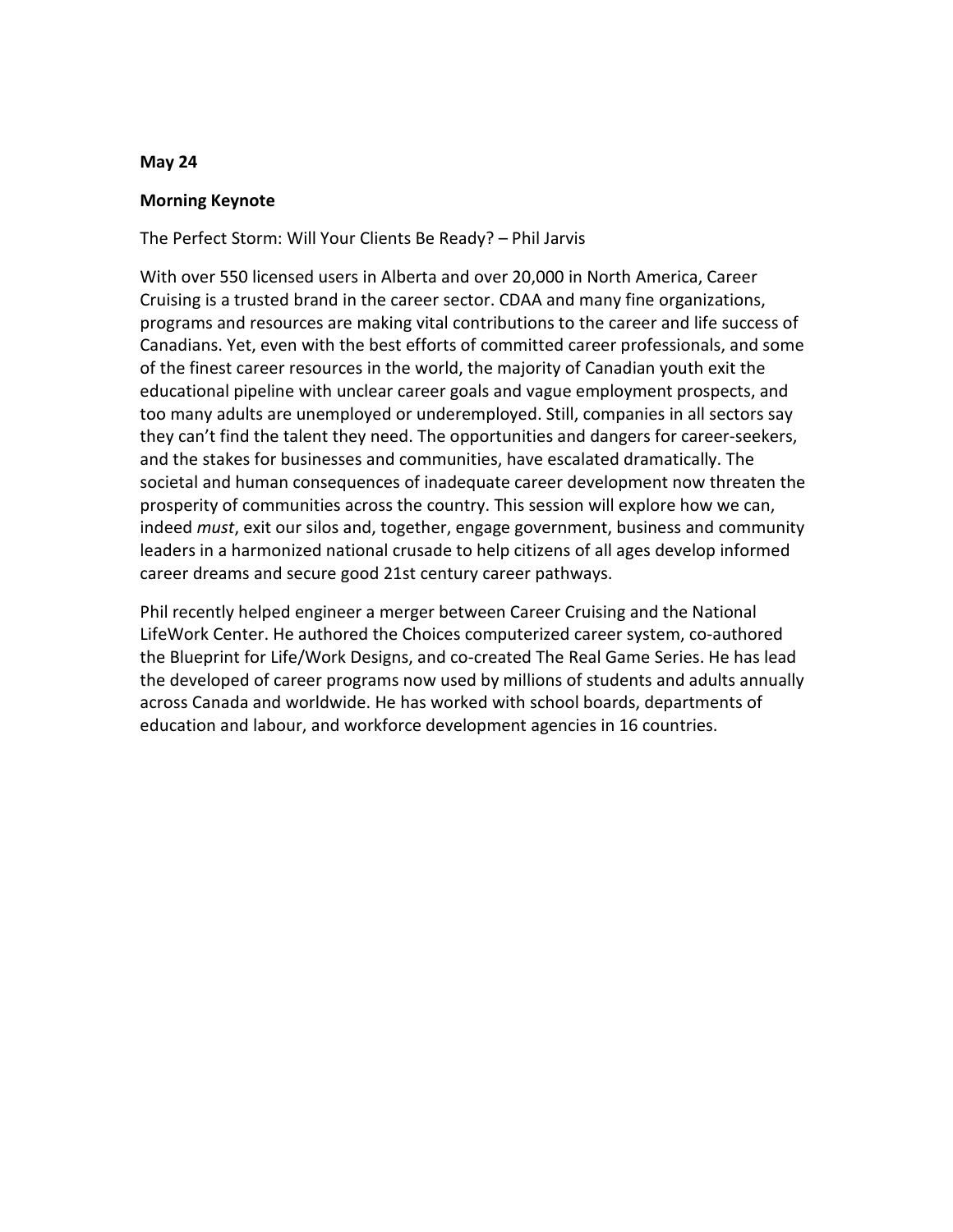

Phil Jarvis, Director of Global Partnerships, Career Cruising

# **Afternoon Session 1**

Career Cruising's ccEngage, Whole-Community Approach – Phil Jarvis

Career development is a key to success and prosperity for students, adults, families, companies, communities, and the nation. Career Cruising is Canada's leading provider of career development resources that support whole-community career development solutions. Over 10,000 schools, from elementary to postsecondary, public libraries, and employment support centres use ccEngage products, with over 50,000 logins daily. This overview of ccEngage will introduce new Career Cruising online resources that participants will not have seen, including ccInspire, which brings employers into the career and workforce development equation. This engaging and interactive presentation will explore how those using ccEngage resources can go much deeper, and engage more educators, parents, business and community partners in a harmonized, whole community approach to ensuring prosperity for more citizens and for the community.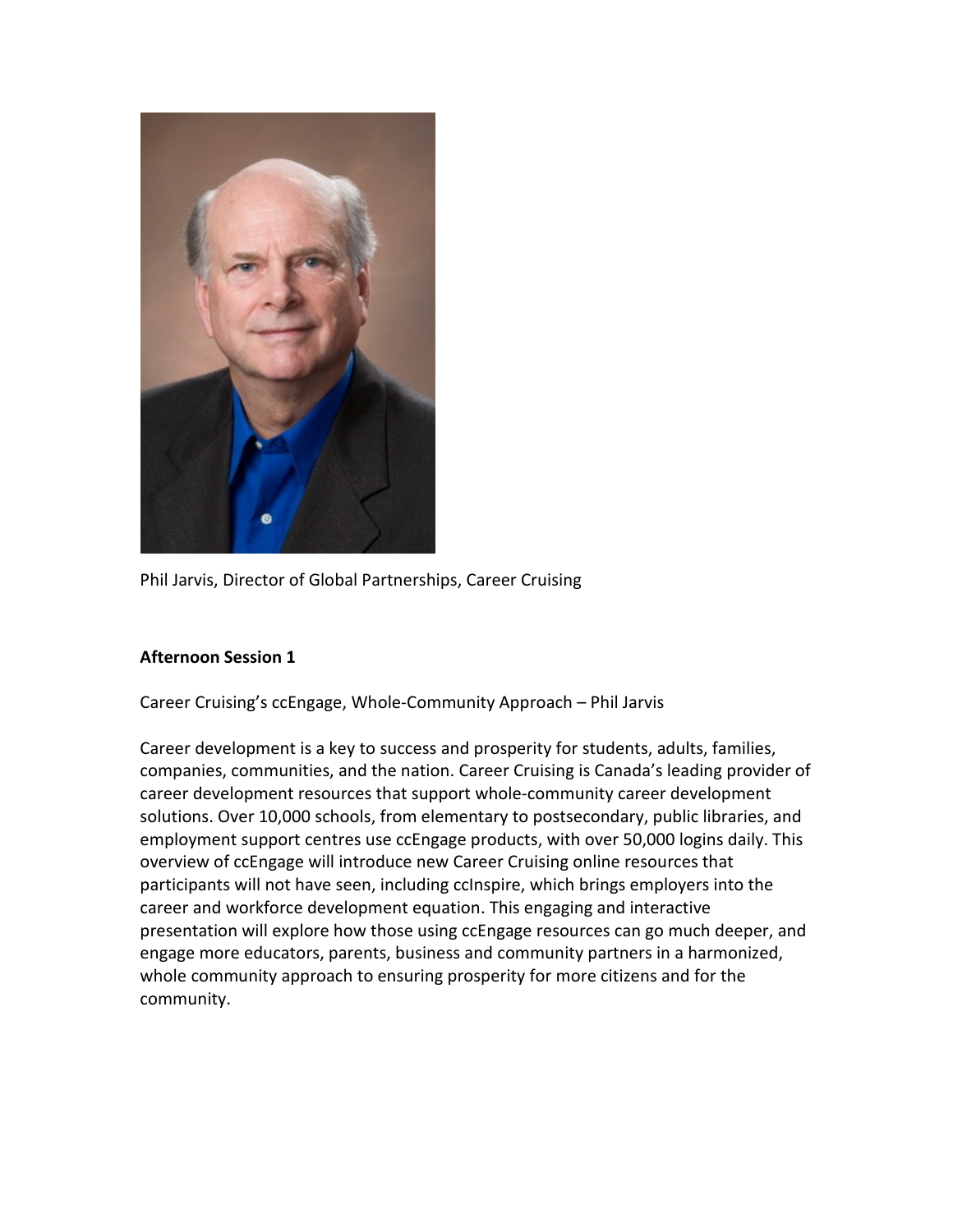# **Afternoon Session 2**

What's Your Career GPS? – Charmaine Hammond

Your career can happen by design or default. In this workshop, Charmaine will help you learn the elements of GPSing your career, by design, not default. She will teach you how to create powerful goals, plan for action, and how to systematize the steps.

In this workshop, Career Practitioners will learn skills that will advance their own professional learning, and a variety of tools to use with their clients.

In this three hour workshop you will:

- Learn how to identify what drives you and how to move your purpose into overdrive
- Identify your Working Style so you can stay on track
- Explore how to set powerful goals, plan for action, and systematize the steps (GPS), and,
- Discover how to Bounce Forward to success with Charmaine's 9 habits of success and super-achievers

Charmaine Hammond is an international transformational speaker, bestselling author and radio host, committed to helping people live their best life. Like many experts, Charmaine has had an interesting and varied career path, starting out as a Correctional Officer, then as director of several non profits including a women's shelter, and working as a Contract Management & Negotiation Specialist for the provincial government, and then as a mediator in the corporate world. She has a BA in Social Development Studies and a MA in Conflict Analysis & Management. She has spoken to more than 75,000 people in five countries, has been a guest on more than 150 radio and TV shows, and, has designed the career and life she loves. Her books include *On Toby's Terms* (being made into a motion picture), *GPS Your Best Life- charting your destination and getting there in style* (co-authored), *Bounce Forward*, and, a series of children's books. She was the winner of the 2012 Business Matchmaker of the Year Award. She has owned her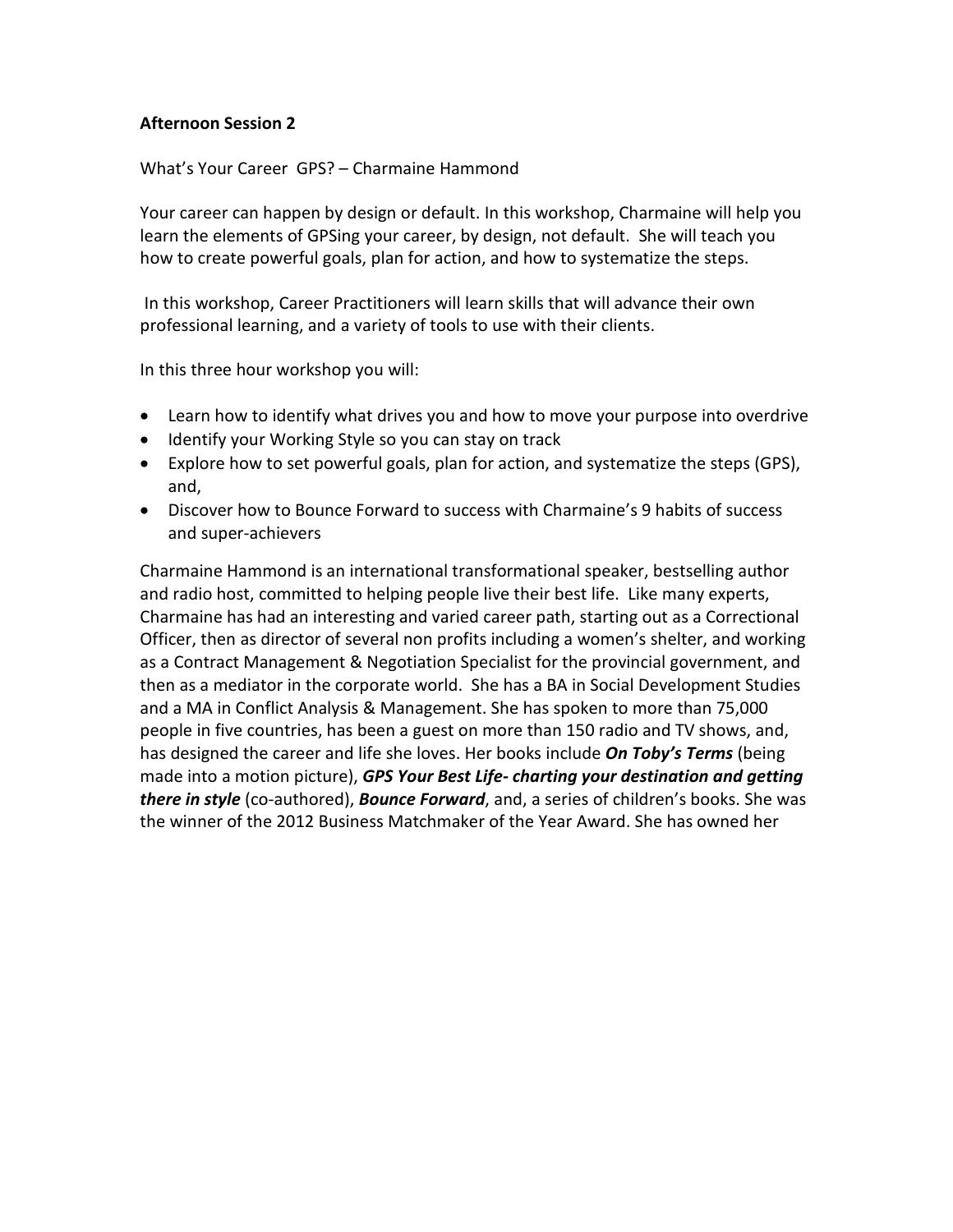own business since 1997.



**May 25, 2013**

## **Morning Session 1**

Retire TO the Life You Design: The Next Quest – Nell Smith and Marilyn Berezowsky

Boomers at midlife and beyond are reinventing retirement with new vitality and meaning. The quest is to design the next chapter of your own unique life from the inside - out.

This interactive session will introduce you to The Six Circles of Life© approach to career/life planning. You will experience several practical tools that you can use yourself or with clients as you help them **phase into** the new retirement.

With the longevity revolution, Boomers have an unprecedented opportunity to make a meaningful difference in their home, community, or the globe.

## **Nell Smith**

Nell Smith is the creator and founder of Retire to the Life You Design©.

She holds the CCDP designation and is the founding president and lifetime member of the CDAA.

In her  $7<sup>th</sup>$  decade, Nell embodies the spirit of the Six Circles of Life©.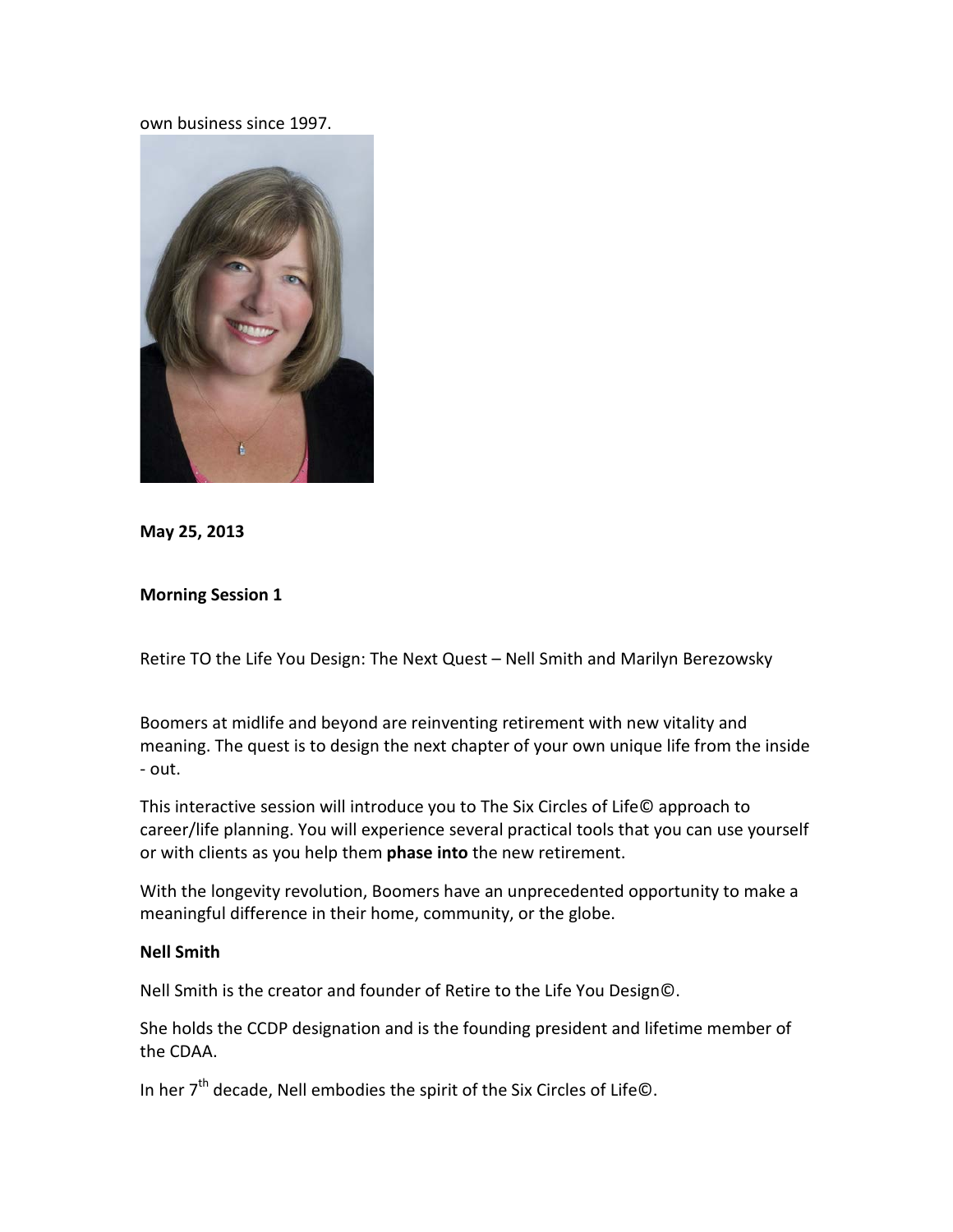

# **Marilyn Berezowsky**

Marilyn is the owner of the Creative Learning Group and a licensed associate of Retire to the Life You Design©

She holds the CCDP designation and is a past president and lifetime member of the CDAA.

In her  $6<sup>th</sup>$  decade, Marilyn has incorporated the balance of the Six Circles of Life© into her own life.



# **Morning Session 2**

Effective Job Finding Clubs – Gail Vandebeek

Job Finding Club in Action

Spend a morning in this interactive presentation of how a job finding club works. This method developed by Dr. Nathan Azrin uses a positive yet directive method to assistant clients to achieve their goal and that is employment, but so much more happens. Participants will be able to actively use the material as though they were the client in a group of job seekers. Through the eyes of the client and the skill and knowledge of a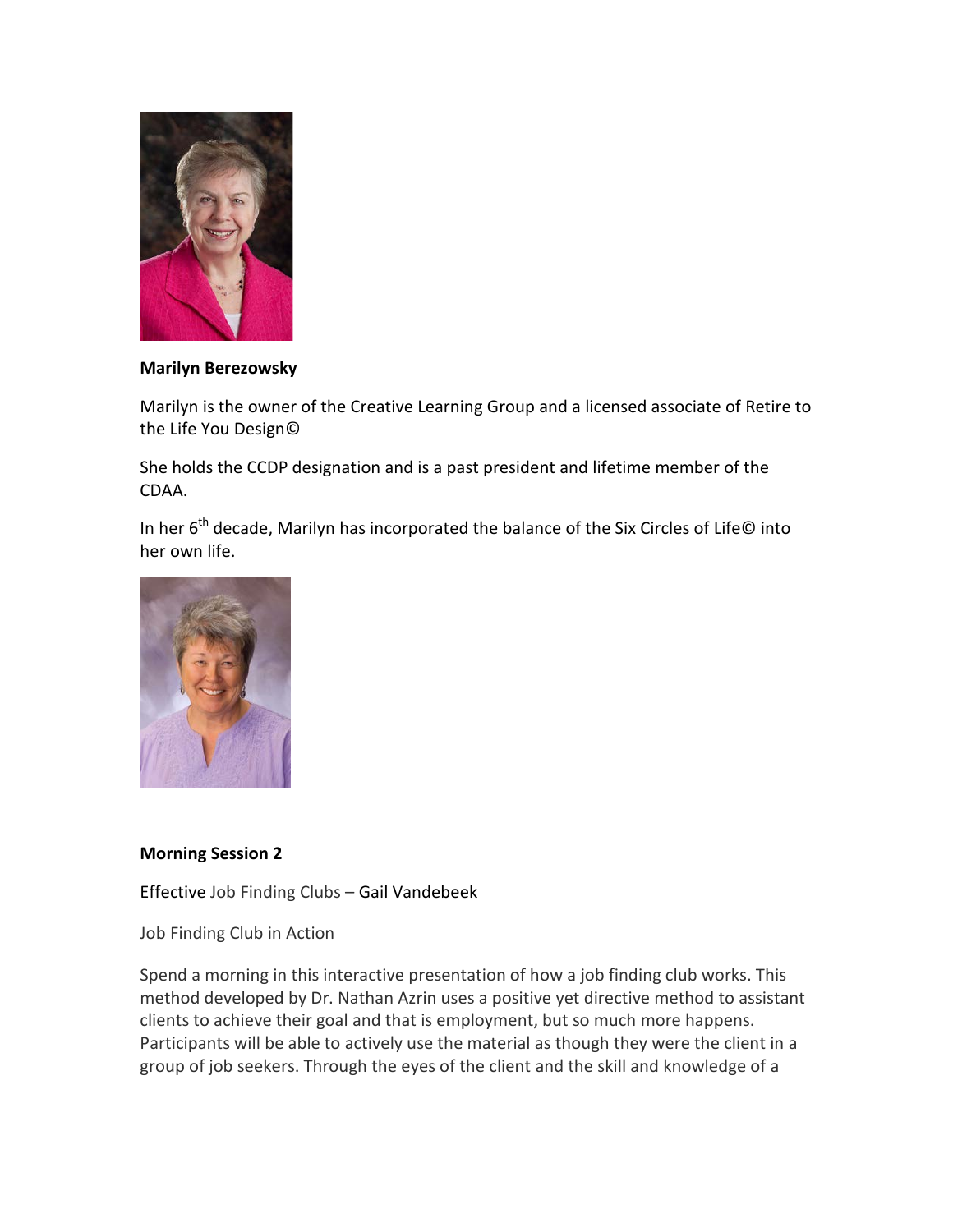Career Advisor participants will see the value of a job finding club and the power of a group with the same goals.

Gail Vandebeek is currently working as a Vocational Counsellor for CBI Health Group in Lethbridge and works closely with an organization in Regina, Sk called Dragon 9 Training. It was with this organization that she had the opportunity to "apprentice" under Denise Urbanski who taught her the methods of Job Finding Clubs and staying true to a model that works. Using this model Gail has had the great opportunity to work with Newcomers to Regina many of whom had only been in the country a maximum of two weeks. This is where her passion really took flight. Since then Gail has been asked to return to her "ol stompin' grounds"at Teamwork Career Centre to facilitate Job Finding Clubs for both the Opening Doors Program and the Accounting Program.

Gail loves doing contract work and being able to do what she loves the most which is career coaching and facilitating Job Finding Clubs. Although many of the participants refer to her as "pushy" it really is a term of endearment. The participants recognize the strategies and with structure, support, and understanding Gail can motivate them to become highly skilled job seekers. Her motto is "job seeking is not for the faint of heart".

Gail has been an active member of CDAA since 2004 and pursued her CCDP designation during that time. She has been a part of the CDAA - South Chapter and held the position on the executive as a Treasurer until this position was amalgamated into the Career Development Association of Alberta. Gail has participated in the organization of various "Lunch 'N Learn" events. Recently when having her Curriculum Vitae reviewed the message that came back was that "you have an extensive background and experience in the profession of Career Development". This is a compliment that means a great deal demonstrating that Career Development is a profession filled with skilled people with a passion for assisting others to find their path in the world of work.

Gail has gained experience working with a diverse group of people including; youth at risk, career advising for schools in Southern Alberta, individuals experiencing domestic violence and various other roles. She is grateful for all the opportunities and mentors she has met along the way, without them she believes she would not have been given this extraordinary career.

### **Afternoon Session 1**

The COURAGE ™ to Change – Pam Robertson

Change is constant, we know this and accept it, but so many of us struggle with it! Why is that? Come to this session and learn a model for change that helps make the transition a little easier, even for those who are stressed, afraid, or anxious.